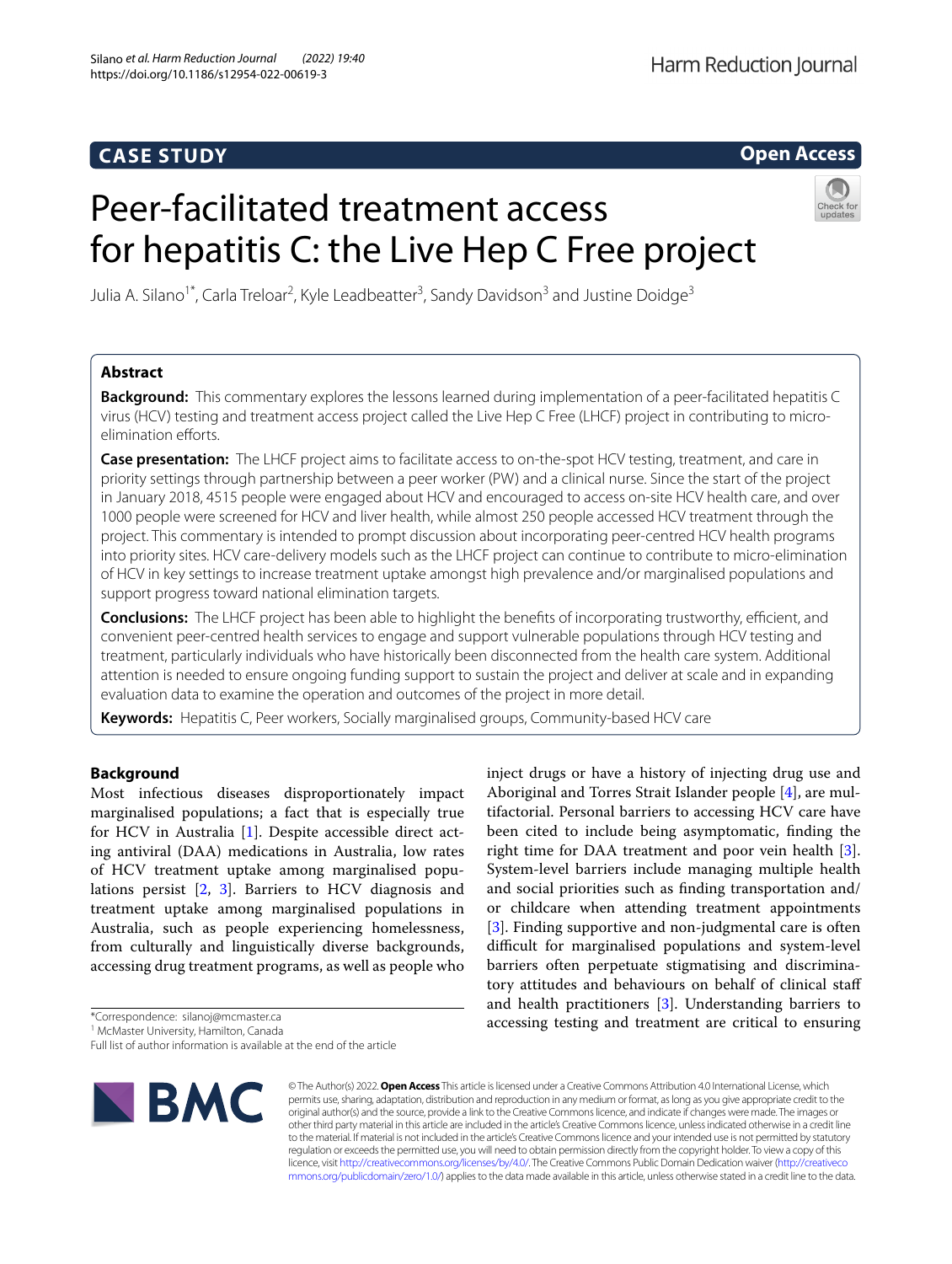that HCV community health care efforts are sensitive, efective, and equitable.

Considering the burden of disease and the barriers to accessing HCV care, concerted eforts to provide comprehensive and innovative models of health care delivery are required [\[4](#page-3-3)]. Community-based programs that provide comprehensive screening, diagnosis, and linkage services for people at high risk for HCV may improve engagement across the continuum of care [[5\]](#page-4-0). Recently, strategic programming eforts to maximise HCV elimination efforts have shifted to incorporate peer-focused outreach initiatives. Peer support models are an efective approach in terms of assessment and treatment uptake as well as individual and service transformation [[6\]](#page-4-1). This type of model allows for peers to independently and strategically provide client support as equal program partners while negating the organisational barriers that often arise in highly regulated priority care environments [[6\]](#page-4-1). It is imperative to examine the ways in which peer workers (PWs) can give voice to the concerns of people living with HCV, decrease their suspicion of medical professionals, assist in navigating a complex health system, and promote the uptake of DAA treatments. PWs who have life experience with HCV are important health care team members as they can help prospective patients overcome reluctance to enter care [\[7](#page-4-2)]. One such example is the LHCF project operating in New South Wales, Australia.

## **Case presentation**

## **Project description**

The core principle guiding the LHCF project is meeting people where they're at with the health care they need. The LHCF project facilitates access to HCV testing and treatment for individuals who have had difficulty accessing the mainstream system, in priority settings such as residential rehabilitation centres, homelessness services, opioid treatment program clinics and drug health services, mental health services, community health settings, and other outreach settings. The project is a partnership between the community organisation Hepatitis NSW and government-funded clinical services in each health district across the state. The long-term aim of the LHCF project is service-based micro-elimination of HCV achieved by a PW and nurse attending a service site on a regular basis. Hepatitis NSW recruits, trains, pays, and supports PWs to work alongside clinical nurses to engage and support clients over the course of the HCV testing and treatment process. PWs are vital in encouraging clients to be tested, addressing misunderstandings about current HCV treatments, working with the clinical nurses, and listening to and advocating for clients. PWs provide support and facilitate a bridge to health care for people who might already have considerable barriers to accessing the health care they need. All PWs must have a personal history of living with HCV and experience with HCV treatment. Through the full provision of onsite clinical testing options, PWs are able to guide clients to accessing HCV cure in six steps as opposed to nearly double in traditional care pathways (Fig. [1\)](#page-1-0). In this model, the individual does not make an extra appointment or visit; they simply attend the service site (e.g. a methadone clinic) as usual. If reinfection occurs or treatment is unsuccessful, PWs and nurses can continue to support clients and provide retreatment and health care services.

### **Project implementation**

Since the start of the project in January 2018, LHCF has provided 247 service visits by PWs to key services across the state of NSW, educating and engaging 4,515 people with or at risk of HCV. On-site partner nurses then saw 1,582 of these people and screened 1,045 for HCV and liver health. From 2018 to the end of June 2020, 249 people accessed HCV treatment, while 528 people were referred onward for further health care (e.g. for cirrhosis, hepatitis B, HIV, or other health issues). The LHCF project is adapted to suit the unique context of each service it operates in. This might be a two-week 'blitz' type of service, while at other times it is offered weekly or fortnightly for more than 12 months. This all depends on the service, availability of clinical support, and the needs of the clients.

Regular outreach is preferred as this enables PWs to build signifcant rapport with clients over regularly scheduled visits. PWs offer pre-treatment, on-treatment, and post-treatment support and work with nurses to advocate for and address clients' needs, provide ongoing support in encouraging access to health care, and work

<span id="page-1-0"></span>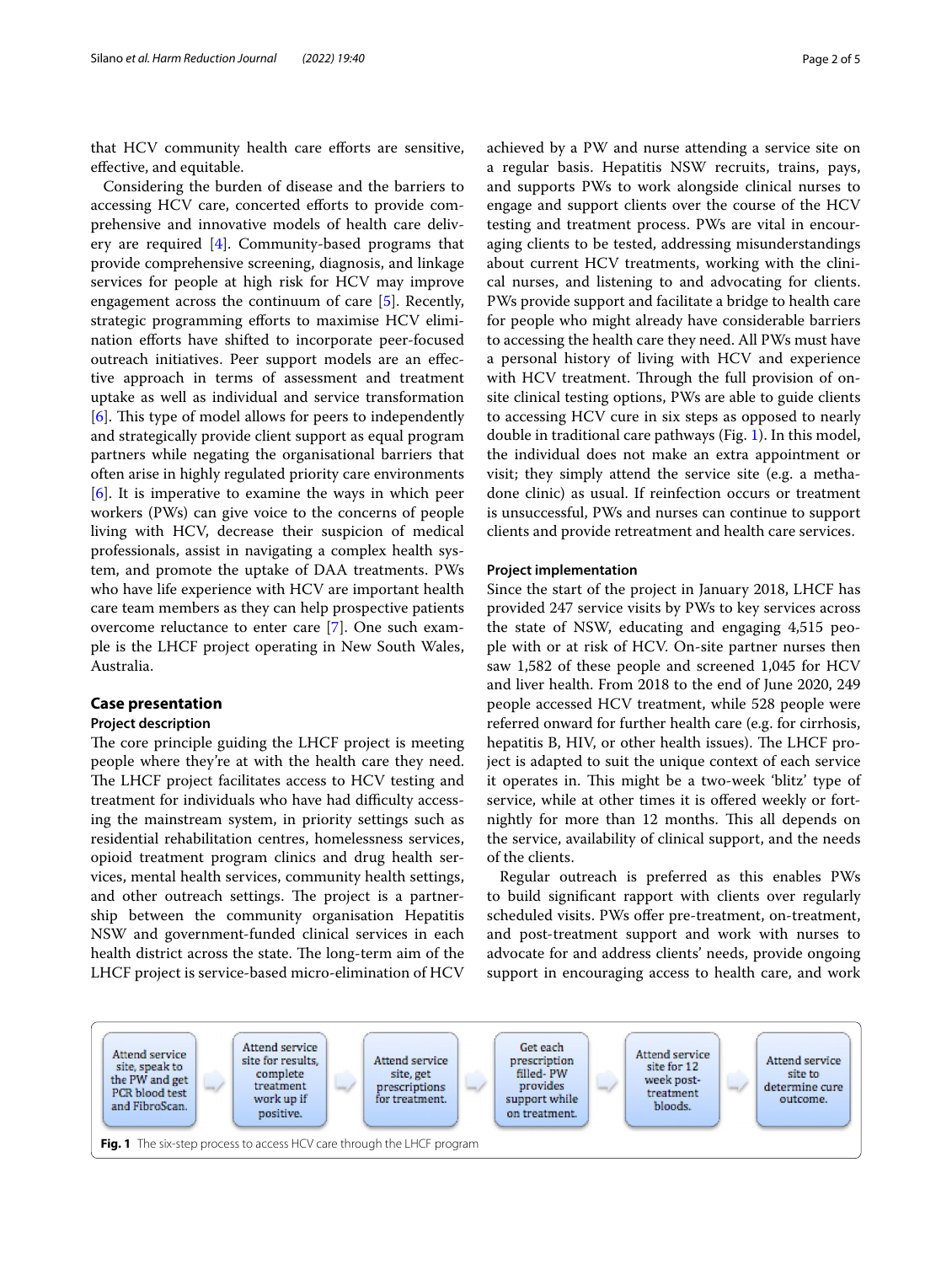to reduce HCV stigma in the service. This project aligns with recent suggestions that community awareness campaigns should be targeted to raise awareness among socially marginalised groups such as people who inject drugs [[5\]](#page-4-0). The spreading of awareness by word of mouth is especially important in counterbalancing false beliefs from the interferon era, particularly stories of major HCV treatment side effects and suboptimal efficacy  $[5, 1]$  $[5, 1]$ [8\]](#page-4-3).

# **Discussion and conclusions**

# **Fundamental attributes of the LHCF project: PW expertise and partnership**

Despite how integral people who inject drugs have been to the establishment and ongoing success of harm reduction efforts, their formal and full involvement within such programs is often limited, especially in more medicalised settings. The literature suggests that benefits of peer involvement in HCV prevention and treatment programs include improved client attendance [\[9](#page-4-4)] and compliance with medical recommendations [\[10](#page-4-5)], improved retention of particular subgroups in HCV treatment (i.e. people who inject drugs) [[11\]](#page-4-6), and improved relationships between clients and health care workers [\[7](#page-4-2)]. PWs are central to engaging clients who may have had previous negative experiences of health care and are distrustful of health professionals [\[7](#page-4-2)].

In LHCF, all PWs are trained, managed, paid, and supported by Hepatitis NSW to utilise their lived experience professionally to engage clients towards receiving HCV testing, treatment, and care. The PWs aim to build rapport with clients through regular interactions and conversation. Importantly, the PWs provide non-judgmental support for clients who might be apprehensive about seeking medical attention due to mistrust, misinformation, and/or stigmatisation within health care settings [\[12\]](#page-4-7).

The strong PW and clinical nurse partnership is a key part of the LHCF project design. PWs aim to work in a collaborative, professional partnership with the clinical nurses to deliver optimal HCV health care. Through this joint pursuit and a person-centred approach, the PW and clinical nurse plan how to efectively guide and treat prospective clients. The LHCF project encourages clinical nurses to recognise that the PWs are experts on living with HCV and to engage PWs as equal and important care-delivery partners. PWs are available to augment the work of the clinical care team by providing support for people in treatment, communicating reminders from the nurse, and offering advice on how clinical staff can best meet the individual client needs. The LHCF project supports the notion that individuals with non-clinical expertise are able to efectively contribute towards providing optimal HCV care in partnership with clinical staf.

## **Addressing misconceptions**

The recent development of DAAs has revolutionised the feld of HCV treatment and sparked worldwide elimi-nation efforts [[13](#page-4-8)]. Since March 2016, DAAs have been universally available through Australia's national Medicare system  $[14]$  $[14]$ . The extensive research on the efficacy of DAA therapies has led to their promotion as safe and highly tolerable pharmaceuticals [\[15](#page-4-10)]. Although the national uptake of DAAs has been noteworthy, misconceptions of DAAs are still a barrier to key populations accessing HCV treatment. A recent study among people who inject drugs by Bryant et al. [[8\]](#page-4-3) revealed that 37% of participants had not initiated HCV treatment due to worries about possible side efects. Criticisms of postinterferon era public health interventions suggest that socially marginalised and stigmatised groups can be suspicious of HCV treatment care providers, technologies, and side efects [[8](#page-4-3)].

PWs have a key role in dispelling myths about HCV testing and treatment such as out-dated treatments, treatment access, and reinfection that may contribute to client's initial reluctance to receiving testing and/or treatment. An important facet of the LHCF project is that the PWs are able to utilise their personal, lived experience to connect with clients to acknowledge and explore the myriad social factors that impact the client's health motivations and choices and mitigate fear of stigma in health care settings. For example, and following the literature, the LHCF PWs assume that clients may be sceptical or wary of biomedical claims about DAA treatment and can draw on the sharing of lived-experience which is essential to overcoming barriers to diagnosis and linkage to care. PWs can have a key role in dispelling myths about HCV testing and treatment such as out-dated treatments, treatment access, and reinfection that may contribute to a client's initial reluctance to receiving testing and/or treatment.

## **Limitations: support for scale‑up and sustainability**

Funding of the LHCF project is through the organisational base grant provided to Hepatitis NSW by the State Government. The funding arrangement requires the delivery of a range of hepatitis information, resources, and services to support the achievement of state elimination targets. The demand for LHCF project is far greater than resourcing allows. The project is offered free to local health districts to enhance their capacity to engage marginalised people in HCV care and treatment and contribute to local HCV elimination efforts. The health district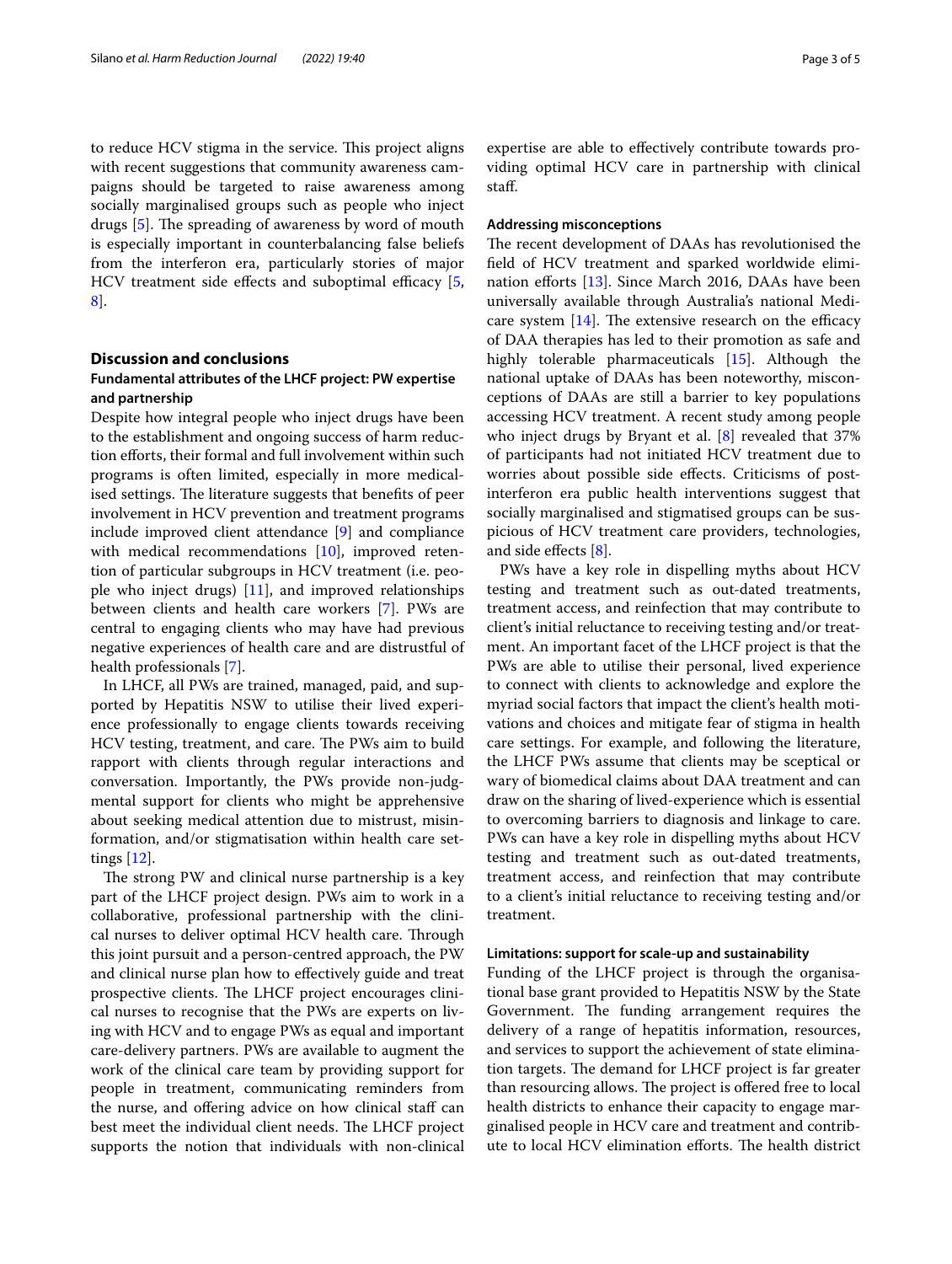incurs costs for the time of the clinical nurse who accompanies the PW to outreach sites. The majority of LHCF project's funding goes to pay the wages of staf and PWs, and while the cost of a PW's time is dramatically less than a clinical nurse, it adds up with more than 25 PWs, some working weekly or fortnightly, across the state. Each health district is ofered an equal amount of peer work annually without cost. The PW team has considerable state-wide capacity, though this may not always meet the demand from each district for peer work. On-site training is provided to the team and in providing efective support to PWs; however, on-site training delivered by project staff is expensive. The LHCF project continues to seek co-funding or an external funding arrangement in order to support health districts in reaching elimination targets.

# **The need for additional evaluation**

The LHCF project has a substantial amount of evaluation data, qualitative and quantitative, from clinicians involved in the project, which enables open feedback used for specific improvements. The *LHCF Healthcare Worker Survey*, delivered biannually, indicated that having PWs on site has greatly improved clinician-toclient interactions (87.5%) and clinical service delivery (75%) overall. However, the under-funded nature of peer programs as well as the criminalised nature of illicit drug use makes the formal documentation of peer-to-peer quality interactions difficult  $[16]$  $[16]$ . While the LHCF project does undertake patient-reported experience measures (PREMs) to survey clients who have engaged with a PW, the survey tool is neither evidence-based nor clinically developed. Therefore, the quantitative and qualitative PREMs evaluation data are limited. Lastly, it may be difficult to measure the true impact of the PW's engagement efforts as clients may seek HCV health care elsewhere or after the LHCF project has left a service site. The LHCF project aims to address this issue in its next annual evaluation.

# **Conclusions**

This commentary highlights the value of an interdisciplinary, peer-driven HCV care model in engaging atrisk and marginalised populations in NSW. PWs have an important role in championing innovative testing strategies in HCV care to help facilitate testing uptake [\[17](#page-4-12)]. The LHCF project highlights the benefits of having trustworthy, person-centred, and convenient health services to engage and support vulnerable populations throughout HCV testing and treatment, particularly individuals who have been disconnected from the health system. The adaptability of the LHCF project takes into account a client's broader life experiences and their potential points of connection, engagement, and access with the health system. Vital to the efectiveness of the LHCF project is the sharing of lived experience between the PW and client, which is essential to overcoming barriers to HCV treatment. This project has demonstrated that peer-facilitated programmatic approaches can deliver efective rollout of DAA HCV treatments among highly afected and marginalised populations. Establishing ongoing support for scale-up and developing appropriate evaluation methods remain challenges for the LHCF project.

#### **Abbreviations**

DAAs: Direct acting antivirals; HCV: Hepatitis C virus; LHCF: Living Hep C Free; NSW: New South Wales; PREMs: Patient-reported experience measures; PW: Peer worker.

#### **Acknowledgements**

Not applicable.

#### **Author contributions**

All authors read and approved the fnal manuscript.

**Funding**

Not applicable.

#### **Availability of data and materials**

Not applicable.

#### **Declarations**

**Ethics approval and consent to participate** Not applicable.

#### **Consent for publication**

Not applicable.

#### **Competing interests**

All of the authors have reported no potential confict of interest. Carla Treloar has received speaker fees from AbbVie and Gilead and research funding from Merck. Hepatitis NSW has received some funding from AbbVie and MSD for elements of the LHCF project.

#### **Author details**

<sup>1</sup> McMaster University, Hamilton, Canada. <sup>2</sup> University of New South Wales, Sydney, Australia. <sup>3</sup> Hepatitis NSW, Sydney, Australia.

Received: 18 December 2021 Accepted: 21 March 2022 Published online: 21 April 2022

#### **References**

- <span id="page-3-0"></span>1. Kirby Institute. Monitoring hepatitis C treatment uptake in Australia (Issue 7). 2017. [https://kirby.unsw.edu.au/sites/default/fles/kirby/report/Monit](https://kirby.unsw.edu.au/sites/default/files/kirby/report/Monitoring-hep-C-treatment-uptake-in-Australia_Iss7-JUL17.pdf) [oring-hep-C-treatment-uptake-in-Australia\\_Iss7-JUL17.pdf](https://kirby.unsw.edu.au/sites/default/files/kirby/report/Monitoring-hep-C-treatment-uptake-in-Australia_Iss7-JUL17.pdf). Accessed 07 April 2022.
- <span id="page-3-1"></span>2. Hajarizadeh B, Grebely J, McManus H, Estes C, Razavi H, Gray RT, Alavi M, Amin J, McGregor S, Sievert W, Thompson A. Chronic hepatitis C burden and care cascade in Australia in the era of interferon-based treatment. J Gastroenterol Hepatol. 2017;32(1):229–36.
- <span id="page-3-2"></span>3. Madden A, Hopwood M, Neale J, Treloar C. Beyond cure: patient reported outcomes of hepatitis C treatment among people who inject drugs in Australia. Harm Reduct J. 2018;15(1):1–8.
- <span id="page-3-3"></span>4. Australian Government. Fifth National Hepatitis C Strategy—Department of Health. 2018. [https://www1.health.gov.au/internet/main/publishing.](https://www1.health.gov.au/internet/main/publishing.nsf/Content/ohp-bbvs1/$File/Hep-C-Fifth-Nat-Strategy-2018-22.pdf)